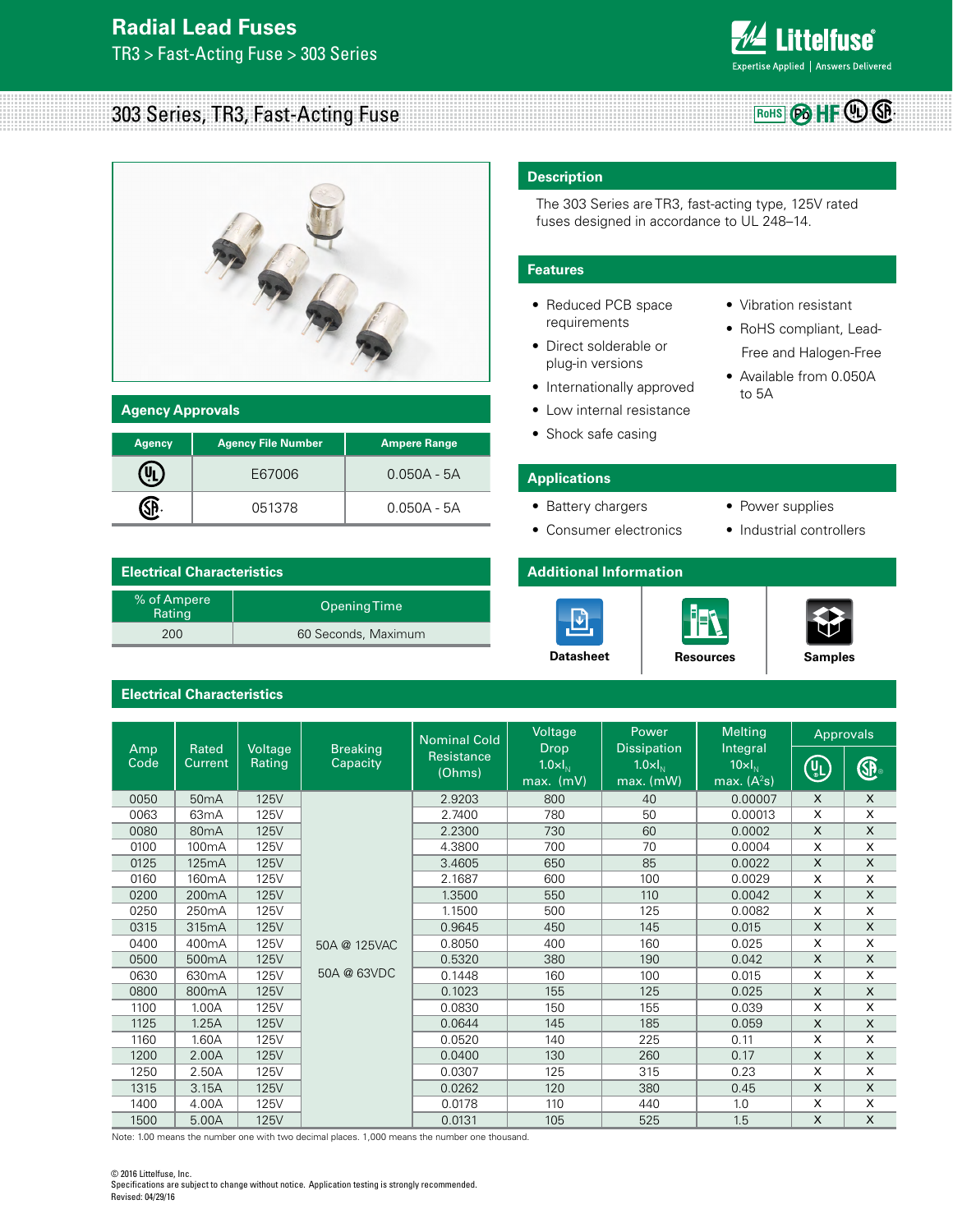

# **Radial Lead Fuses**

TR3 > Fast-Acting Fuse > 303 Series



Note

1. Rerating depicted in this curve is in addition to the standard derating of 25% for continuous operation.

#### **Temperature Re-rating Curve Average Time Current Curves Average Time Current Curves**



#### **Soldering Parameters - Wave Soldering**



#### **Recommended Process Parameters:**

| <b>Wave Parameter</b>                    | Lead-Free Recommendation          |
|------------------------------------------|-----------------------------------|
| Preheat:                                 |                                   |
| (Depends on Flux Activation Temperature) | (Typical Industry Recommendation) |
| Temperature Minimum:                     | $100^{\circ}$ C                   |
| Temperature Maximum:                     | $150^{\circ}$ C                   |
| Preheat Time:                            | 60-180 seconds                    |
| Solder Pot Temperature:                  | 260°C Maximum                     |
| Solder DwellTime:                        | 2-5 seconds                       |

### **Recommended Hand-Solder Parameters:**

Solder Iron Temperature: 350°C +/- 5°C Heating Time: 5 seconds max.

#### **Note: These devices are not recommended for IR or Convection Reflow process.**